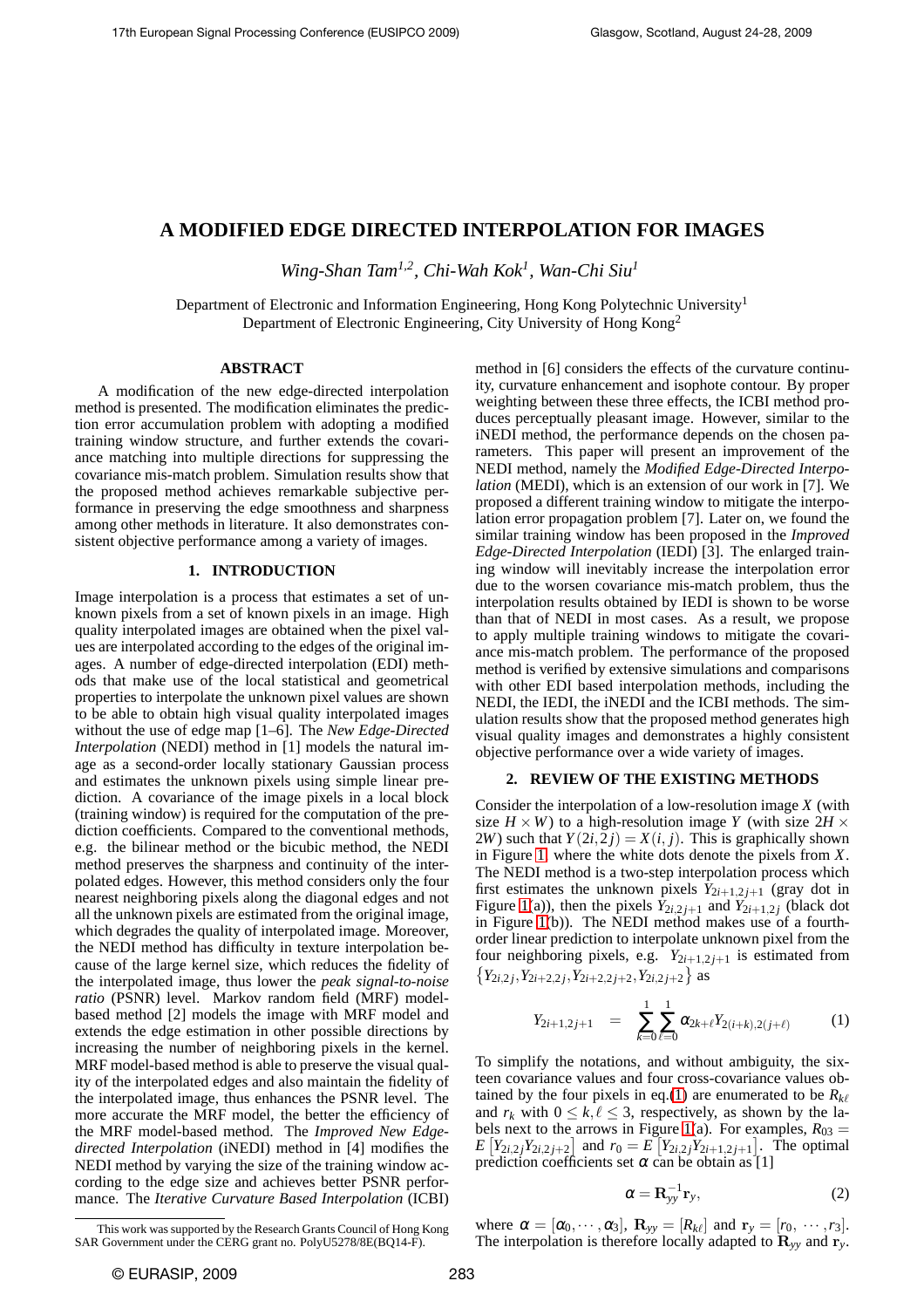

<span id="page-1-0"></span>Figure 1: Illustration of the training windows and local blocks of (a) the first step and (b) the second step of the NEDI method.

However, the computation of  $R_{k\ell}$  and  $r_k$  would require the knowledge of  $Y_{2i+1,2j+1}$  which is not available before the interpolation. This difficulty is overcome by the "geometric duality" property, where the covariance  $\hat{r}_0$  (circled in the figure) estimated from the low-resolution training window is applied to replace the high-resolution covariance  $r_0$  as indi-cated by the arrow in Figure [1\(](#page-1-0)a). In a similar manner, the covariance  $r_k$  are replaced by  $\hat{r}_k$  with  $0 \le k \le 3$ . The unknown pixel  $Y_{2i+1,2j+1}$  is therefore estimated by eq.[\(1\)](#page-0-0) with  $\hat{R}_{k\ell}$  and  $\hat{r}_k$ . The remaining pixels  $Y_{2i,2j+1}$  and  $Y_{2i+1,2j}$  can be obtained by the same method with a scaling of  $2^{1/2}$  and a rotation factor of  $\pi/4$  as shown in Figure [1\(](#page-1-0)b). A hybrid approach is adopted, where covariance based interpolation is applied to



<span id="page-1-1"></span>Figure 2: Illustration of the training window and local block of the second step of the MEDI method.

edge pixels (pixels near an edge) when the covariance matrix has full rank, and the energy of the covariance matrix is higher than a predefined threshold  $\varepsilon$ , otherwise bilinear interpolation is applied to non-edge pixels (pixels in smooth regions). However, prediction error is unavoidable in the interpolated pixels. The NEDI method propagates the errors from the first step to the second step because the estimation in the second step depends on the result of the first step (the black dot is estimated from the gray dots as shown in Figure  $1(b)$ ). To cater this problem, a modified training window structure has been developed independently in [3, 7]. The training window in the second step of the NEDI method for the interpolation of  $Y_{2i+1,2i}$  and  $Y_{2i,2,i+1}$  is modified to form a sixth-order linear prediction with a  $5 \times 9$  training window as illustrated in Figure [2,](#page-1-1) where

$$
Y_{2i+1,2j} = \sum_{k=0}^{1} \sum_{\ell=-1}^{1} \alpha_{2k+\ell} Y_{2(i+k),2(j+\ell)}.
$$
 (3)

The coefficients  $\alpha_{2k+\ell}$  can be estimated from eq.[\(2\)](#page-0-1) with the auto-covariance matrix  $\mathbf{R}_{yy}$  that contains thirty-six  $R_{k\ell}$ , and cross-covariance vector  $\mathbf{r}_y$  with six elements of  $r_k$  with  $0 \leq k, \ell \leq 5$ . The high-resolution covariances are then replaced by the low-resolution covariances of  $\mathbf{\hat{R}}_{yy}$  and  $\mathbf{\hat{r}}_{y}$  using geometric duality property. The rest of the unknown pixels  $Y_{2i,2j+1}$  can be estimated in a similar manner with a sixthorder linear prediction as that for pixels  $Y_{2i+1,2i}$  but with the training window rotated by  $\pi/2$ .

However, both the NEDI method and the IEDI method suffer from the covariance structure mis-match problem as illustrated in Figure [4,](#page-4-0) where the white box is the geometric low-resolution training window, the gray box is the corresponding high-resolution local block and the dash lines "AB" and "CD" indicate the image edges in the local block. Figure [4\(](#page-4-0)a) and (b) show the training windows adopted in the NEDI method and the IEDI method. Clearly, the geometric duality property is satisfied as shown in Figure [4\(](#page-4-0)a). However, it is apparent that the geometric duality property is not satisfied for the edge "CD" as shown in Figure [4\(](#page-4-0)b), and thus causes covariance mis-match. To cater this problem, we propose to consider all the four locations of the low-resolution training window and the high-resolution local block as shown in Figure  $4(b)$ –(e).

## **3. THE PROPOSED METHOD: MEDI**

To reduce the covariance mis-match problem, multiple lowresolution training windows are used. Figure [4\(](#page-4-0)b–e) illustrates the four training windows applied in the first step of the proposed method. The NEDI and the IEDI methods consider the training window shown in Figure [4\(](#page-4-0)b) only and the training window is centered at pixel  $Y_{2i,2j}$ . Compared with the NEDI method, the proposed MEDI method will consider three more training windows centered at  $Y_{2i,2j+2}$ ,  $Y_{2i+2,2j}$  and  $Y_{2i+2,2j+2}$ , as illustrated by Figure [4\(](#page-4-0)c), (d) and (e) respectively. The covariance signal energy of all training windows will be compared. The higher the energy in the training window, more likely the edge exists. The one contains the highest energy will be applied to the linear prediction in eq.[\(1\)](#page-0-0). In this example, training window in Figure [4\(](#page-4-0)c) is applied for the prediction. Similarly, the MEDI method considers six training window candidates in the second step, with such windows centered at  $Y_{2i,2j-2}$ ,  $Y_{2i,2j}$ , *Y*<sub>2*i*+2*j*+2, *Y*<sub>2*i*+2,2*j*−2, *Y*<sub>2*i*+2,2*j*</sub> and *Y*<sub>2*i*+2,2*j*+2 (see Figure [2](#page-1-1) for</sub></sub></sub>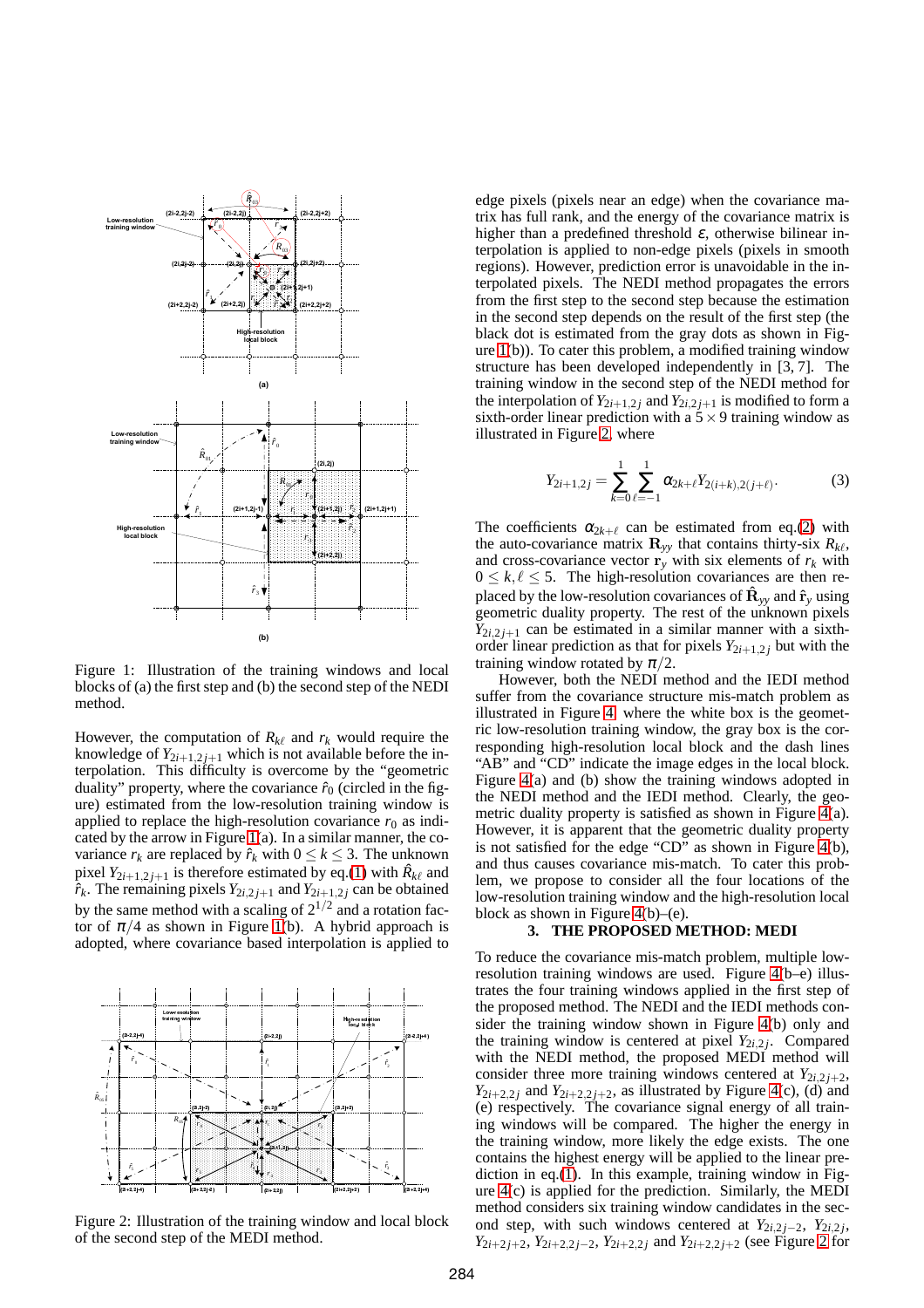the pixel locations). The proposed method further adopts a hybrid framework, where the pixels at the edge region are interpolated by covariance-based method and the pixels at smooth region are interpolated by bilinear interpolation. If the variance of the pixels in the local block is larger than  $\varepsilon$ , the unknown pixel is regarded to be part of an edge, thus covariance-based method is applied.

#### **4. RESULTS AND DISCUSSIONS**

The proposed algorithm has been compared with other interpolation algorithms in literature including bilinear interpolation, the NEDI method [1], the IEDI method [3], the iNEDI method [4] and the ICBI method [6]. The proposed algorithm was implemented in Matlab running on a PC with Intel Pentinum(R) Duo Core 3 GHz CPU and 1GB DDR Ram. For comparison purpose, the IEDI method is also implemented in Matlab. Noted that heat diffusion refinement in the IEDI was bypassed because the investigation was mainly focused on the covariance mis-match problem. For bilinear interpolation, the built-in function in Matlab was used. For the rest of the methods, Matlab source code available on authors' websites were used [8–10]. The default function parameters of iNEDI and ICBI were applied. The threshold  $\varepsilon$ =48 was applied in the MEDI, NEDI and IEDI methods. The interpolation of the image boundaries was achieved by pixel extension. Both synthetic image and natural images were tested with different methods.

The original test image was first direct downsampled by a factor of two, that is from  $2H \times 2W$  to  $H \times W$ . The downsampled images were then expanded to their original sizes by using different interpolation methods. The interpolated images were compared with the original images objectively by measuring the PSNR and the *structural similarity index* (SSIM) [11]. The PSNR and *SSIM* of all test images are summarized in Table [1](#page-2-0) and [2.](#page-3-0) The *PSNR* has been widely used to measure the distortion of the grayscale images after processing and given by

<span id="page-2-1"></span>
$$
PSNR = 20log_{10}\left(\frac{255}{\sqrt{MSE}}\right), \tag{4}
$$

$$
MSE = \frac{1}{2H \times 2W} \sum_{i=0}^{2H-1} \sum_{j=0}^{2W-1} Z_{i,j}^2.
$$
 (5)

$$
Z_{i,j} = |L_{i,j} - Y_{i,j}|.
$$
 (6)

where  $L_{i,j}$  and  $Y_{i,j}$  are the pixels in the original image and the interpolated image at location (*i*, *j*), respectively. Another objective measurement is the *SSIM*. The higher the *SSIM* value indicates there is a greater structural similarity between the original image and the interpolated image. The *PSNR* and *SSIM* of synthetic image "letter Y" are summarized in Table [1.](#page-2-0) The bilinear method shows the worst *PSNR* and *SSIM* values because of both the blurring effect and aliasing problem. The ICBI method shows the highest *PSNR* and *SSIM* values, because the synthetic image contains only high contrast edges, which are beneficial to isophate-based method. Among all the statistically optimal methods, the proposed method shows the highest *PSNR* and *SSIM* values because it does not only eliminate the error propagation problem, but also the covariance mis-match problem.

Besides the synthetic image, comparison has been performed using natural images, where the *PSNR* and *SSIM* results are summarized in Table [2.](#page-3-0) The bilinear method always shows the lowest *PSNR* and *SSIM* values. The *PSNR*

| Method               | <b>PSNR</b> | <b>SSIM</b> |
|----------------------|-------------|-------------|
| <b>MEDI</b>          | 22.46       | 0.9352      |
| <b>Bilinear</b>      | 19.75       | 0.8852      |
| NEDI <sub>[1]</sub>  | 22.19       | 0.9311      |
| IEDI [3]             | 22.26       | 0.9342      |
| iNEDI <sup>[4]</sup> | 22.19       | 0.9289      |
| ICBI[6]              | 22.88       | 0.9456      |

<span id="page-2-0"></span>Table 1: The *PSNR* and *SSIM* of test image "Letter Y" for different interpolation methods.

and *SSIM* performance are observed to be image dependent, and there is no clear winner between the proposed method, the NEDI method, the iNEDI method and the ICBI method. Consider the image with less texture, like "grayscale F16", the ICBI method achieves the highest PSNR, and the iNEDI method achieves the second highest *PSNR*, then the proposed method and finally the NEDI method. However, for texture rich image, like "grayscale baboon", a reverse order is observed. Furthermore, the highest *PSNR* does not always imply the highest *SSIM* or vice versa. For example, consider the test image "boat". Although the NEDI method achieves the highest *PSNR*, it only achieves the fourth highest *SSIM* value. However, it is observed that the proposed method and the IEDI method demonstrate average *PSNR* and *SSIM* performance in a variety of images.

#### **4.1 Subjective Test**

Besides the objective measurement, subjective test was performed to evaluate the visual perception of the interpolated images. Error images (i.e.  $Z_{i,j}$  in eq.[\(6\)](#page-2-1)) are used as an evaluation tool. To obtain a fair comparison, the intensity of the error images are normalized with the same normalization factor among all interpolation method, and thus not all error images have their pixel values span from 0 to 255. Figure [5](#page-4-1) shows the original image, interpolated images and the error images of test image "letter Y". It is observed that the MEDI interpolated image is perceptually more pleasant among all the interpolated images, because of the continue and smooth diagonal edges. It is more vivid by observing the error images. The white region concentrated along the edges in bilinear interpolated image because of the blurring problem. The white region is comparatively less obvious in the error images of the iNEDI and ICBI methods. The white region is dispersed in the NEDI case because the edges are interpolated by covariance matching, thus minimizing the error along edges. The white region is even more dispersed in the IEDI case, especially along the diagonal edges, because it fully utilizes the low resolution pixels with an enlarged training window. For the MEDI case, the white region is observed to be even dimmer and segmented along the diagonal edges, because the proposed method accurately adapts the edge orientation by covariance matching in multiple directions.

Figures [6](#page-4-2) and [7](#page-4-3) show the pixel intensity maps of the original image and the interpolated images of region A and region B in Figure [5,](#page-4-1) respectively. There is a sharp transition from 0 to 255 across the vertical edge of the original image in region A as shown in Figure [6.](#page-4-2) All the vertical edges are blurred after interpolation and the effect is the least significant for the iNEDI interpolated image, where the transition spanned 3 columns only. The blurring effect is the most vivid for the bilinear interpolated image. Halo effect is observed in the ICBI interpolated image. Similar interpolation performance are observed from the proposed method, the NEDI method and the IEDI method because these meth-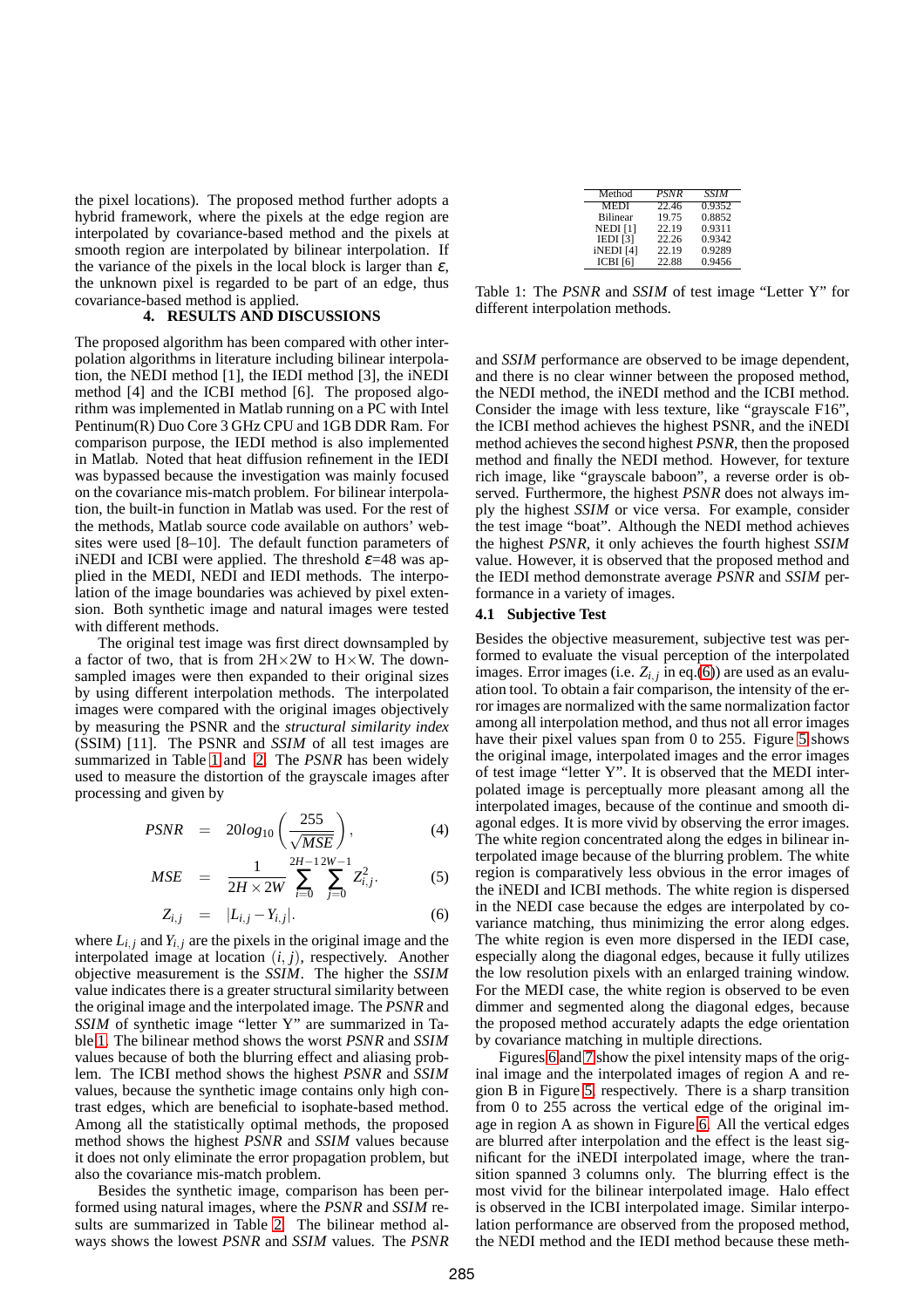| Image            | Resolution                                  | <b>MEDI</b> |             | <b>Bilinear</b> |             | NEDI [1]     |             | $IEDI$ <sup>[3]</sup> |        | iNEDI <sup>[4]</sup> |               | ICBI[6] |        |
|------------------|---------------------------------------------|-------------|-------------|-----------------|-------------|--------------|-------------|-----------------------|--------|----------------------|---------------|---------|--------|
|                  | Enhancement                                 | PSNR        | <b>SSIM</b> | PSNR            | <b>SSIM</b> | PSNR         | <b>SSIM</b> | PSNR                  | SSIM   | PSNR                 | SSIM          | PSNR    | SSIM   |
| Gravscale baboon | 256×256⇒512×512                             |             |             |                 | 0.6320      |              | 7361        |                       | 27134  | 22 QC                | 17280         |         | 0.7138 |
| Bicvcle          | 256×256⇒512×512                             | 20.33       | .7790       | 18.56           | 0.6848      | 20.44        | 726         | 20.4.                 | 0.7768 | 20.08                | <b>0.7812</b> | 18.90   | 0.7280 |
| Boat             | $256 \times 256 \Rightarrow 512 \times 512$ | 29.69       | 0.891       | 27.06           | 0.8359      | 29.8         | 0.8910      | 29.75                 | 0.8915 | 29.70                | 2.8920        | 29.21   | 0.8828 |
| Gravscale F16    | $256 \times 256 \Rightarrow 512 \times 512$ | 1.46        | 0.9326      | 28.34           | 0.8958      | $40^{\circ}$ | 0.9308      | .46                   | 0.932  | 31.96                | 0.9375        | 32.44   | 0.9411 |

<span id="page-3-0"></span>Table 2: The *PSNR* and *SSIM* of interpolated grayscale images by different interpolation methods.

ods using the same training window structure. Furthermore, the covariance structure is identical in all cases because it is a perfect vertical edge in the synthetic image. The outstanding performance of the proposed method is emphasized in the study of the intensity maps for region B as shown in Figure [7,](#page-4-3) which contains a diagonal edge. The interpolated edge of the bilinear method is the most blurred. Halo effect is also observed in the ICBI interpolated image. It is observed that the IEDI method achieves sharper diagonal edges than that of the NEDI method because a modified training window is applied in the second step of the IEDI method, which fully utilizes the original image information. The iNEDI method results in sharp and smooth edge but the edge continuity is not close to that of the original image. The proposed method forms sharp and smooth edge, the interpolated edge structure is highly close to the original edge, and thus shows the best subjective performance among different methods.

Figure [3](#page-3-1) shows the simulation results for the test image "bicycle" with part of the original and interpolated images being zoomed-in. Consider the enclosed edges, the proposed method and the IEDI method show the most outstanding performance in preserving the continuity, smoothness and sharpness of the interpolated edge. The proposed method further preserves the image structure even at the edge termination (enclosed with rectangular box). This verifies that the proposed method is effective in eliminating the covariance mis-match problem. Therefore, though both the proposed method and the IEDI method show comparable objective performance, the proposed method outperforms IEDI in preserving image structure because of the use of multiple training windows.

# **5. CONCLUSION**

An improved statistical optimized interpolation method, the *Modified Edge-Directed Interpolation* is presented. The proposed method overcomes the existing problems of new edgedirected interpolation by considering multiple training window and modified training window structure. The covariance mis-match problem is mitigated and the prediction error accumulation problem is eliminated. The performance of the proposed method has been verified with extensive simulation and comparison with other benchmark interpolation methods. Simulation results showed that the presented method has achieved outstanding perceptual performance with consistent objective performance that is independent to the image structure.

## **REFERENCES**

- [1] X.Li and M.T.Orchard, "New Edge-Directed Interpolation," *IEEE Trans. Image Processing,* vol.10, no.10, pp.1521-1527, Oct. 2001.
- [2] M. Li and T.Q. Nguyen, "Markov random field modelbased edge-directed image interpolation", *IEEE Trans. Image Processing,* vol.17, pp.1121-1128, July 2008.
- [3] X.Q. Chen, J. Zhang, and L.N. Wu, "Improvement of a nonlinear image interpolation method based on heat



Figure 3: Original test image "bicycle" and zoomed-in portions of the original image and interpolated images.

<span id="page-3-1"></span>diffuston equation," *Proc. Int. Conf. Machine Learning and Cybernetics*, pp.2911-2914, Nov. 2003.

- [4] N. Asuni and A. Giachetti, "Accuracy improvements and artifacts removal in edge based image interpolation," *Proc. 3rd Int. Conf. Computer Vision Theory and Applications,* Madeira, Jan. 2008.
- [5] M.J. Chen, C.H. Huang and W.L. Lee, "A fast edgeoriented algorithm for image interpolation," *Image and Vision Computing,* vol.23, pp.791-798, 2005.
- [6] A. Giachetti and N. Asuni, "Fast Artifacts-Free Image Interpolation," *Proc. British Machine Vision Conference,* Leeds, Sept. 2008.
- [7] W.S. Tam. "Modified edge-directed interpolation." M.Sc. thesis, Hong Kong Polytechnic University, Hong Kong, 2007.

Internet: http://library.polyu.edu.hk/record=b2080904∼S6.

- [8] X. Li. "New edge-directed interpolation." Internet: http://www.csee.wvu.edu/∼xinl/source.html
- [9] N. Asuni. "iNEDI (improved New Edge-Directed Interpolation)." Internet: http://www.mathworks.co.uk/ matlabcentral/fileexchange/13470, Aug.6, 2007.
- [10] A. Giachetti and N. Asuni. "ICBI download page." Internet: http://www.andreagiachetti.it/icbi/.
- [11] Z. Wang, et al., "Image quality assessment: from error visibility to structural similarity," *IEEE Trans. Image Processing,* vol.13, no.4, pp.600-612, April 2004.